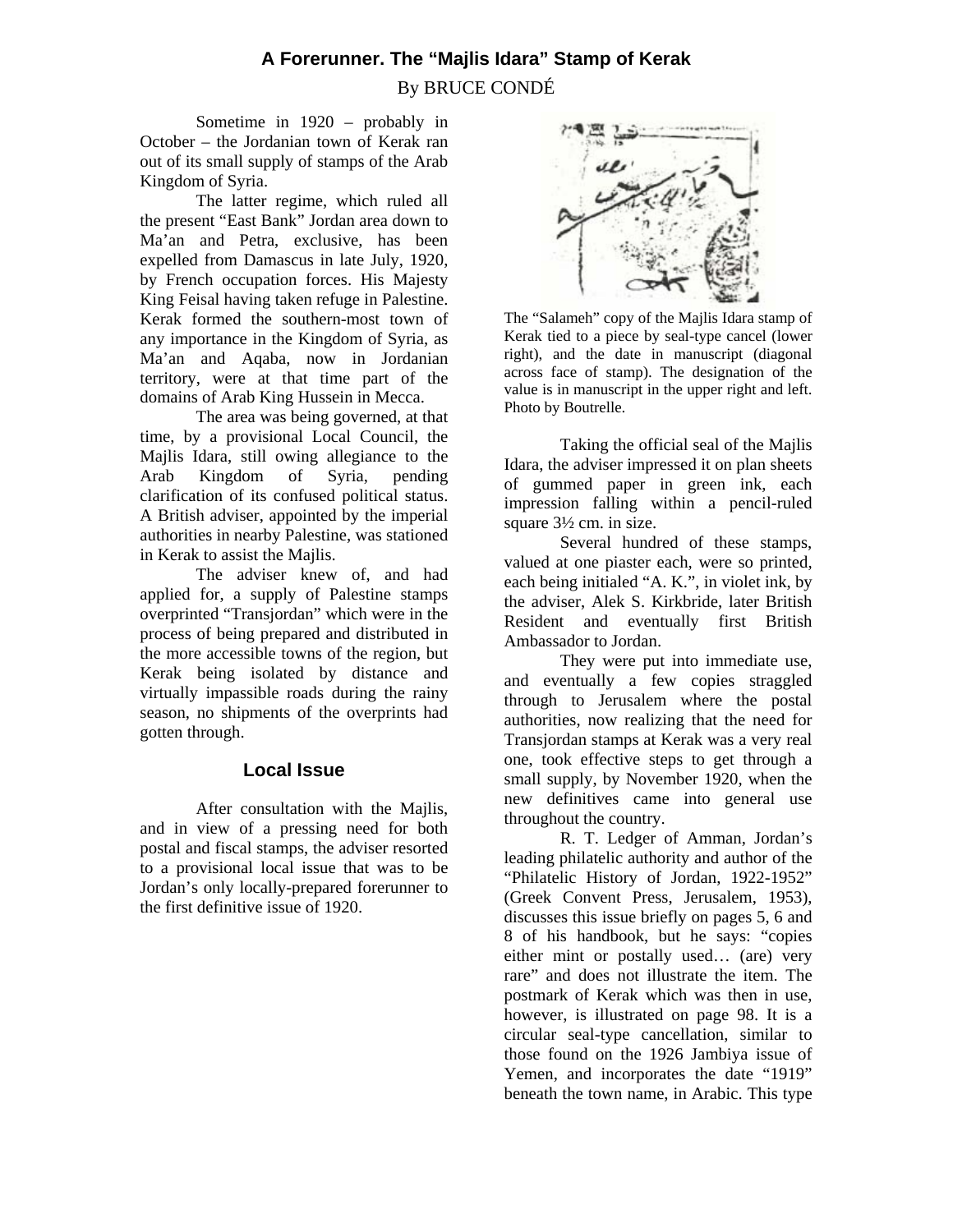of cancellation (possibly with slight modifications and altered year date), remained in use until 1922.

## **The Salameh Copy**

Fortunately, the writer was able to locate a used on-piece copy of the Majlis Idara stamp in the possession of Mr. George Salameh of Jerusalem; Jordan, and to get the owner's permission to photograph it.

 Mr. Salameh, for 25 years a Middle East specialist, acquired the rare item in 1938 in Amman from an officer of the Arab Legion. Neither he nor any of his friends nor the writer have been able to locate another copy, mint or used.

 Careful examination of the Salameh copy and its markings not only, confirms the information presented by Ledger but also adds additional data to our small fund of knowledge about the period and method of use of this item as well as the insertion of the figure of value, mentioned but not described by Ledger.

 The basic green seal in the center of the stamp measures  $2\frac{1}{4}$  x  $2\frac{1}{4}$  cm. in size, being in the shape of a horizontal oval.

 Although the impression of the seal, which appears to have three rows of colorless Arabic script on a dark background, is too faint to read in its entirety, the bottom portion incorporating the Moslem date, 1338 A. H. (26 September 1919 through 14 September 1920) is clear enough to be legible to the naked eye.

 The penciled borders, mentioned by Ledger, are visible top and bottom, spaced 3½ cm., but none are visible to left or right. The seal is impressed 8 mm. from the top border and 5 mm. from the bottom.

# **MS Designation of Value**

Also within the borders, to upper right and left of the seal, respectively, are the Arabic words "*Kirsh Msri*" ("One Egyptian Piaster"), inserted in MS form with violet ink. Mr. Kirkbride's initials "A. K." also appear in this violet ink below the seal and cutting into it slightly.

 Separation was by means of creasing and tearing along the border lines except on the right which was cut with a scissors.

 The seal-typed cancel, 2½ cm. in diameter, is impressed in the lower right corner of the stamp, covering 5 mm. of the lower right of the green seal. It is impressed in violet ink and shows similar markings to Ledger's illustration, but with a slightly different alignment of the final letter "k" in Arabic at the left end of the town name, "Kerak", at the top. The final Arabic "q" of *Barq* at the end of the lower inscription "*Barid wal Barq*" ("Post and Telegraph") is also clearly legible.

 Due to its slight difference from the Ledger specimen, which incorporates the Christian year date 1919 in Arabic, it is possible that the cancellation on the Salameh copy is from a recut canceling stamp with the date 1920, but the central portion of the device, where the date is found, is not visible on this piece.

### **Partly MS Cancellation**

 The rest of the date stamp is written in MS in violet ink in such a manner as to run down diagonally to the left from below the word "*kirsh*" ("Piaster"), across the upper left side of the green seal, across the white space within the border to the left of the seal and beyond the stamp proper onto the piece of cover. The stamp is thus substantially "tied to cover" on both right and left sides by its cancellations.

 The MS date is in two lines, the top one, which is underlined, reading "921" in Arabic figures (*i. e.* 1921 according to the customary Arab fashion of writing the Christian date without the one-thousand figure) and the bottom one simply "March 1<sup>st</sup>", in Arabic letters (*mim*, *alef, ra, shin;* "Marsh", written right to left, preceded by the figure "1").

 This data, written four months after the Kerak stamps were supposedly obsolete and after Adviser Kirkbride had moved on to the post of British Advisor at Amman, shows that either the November, 1920